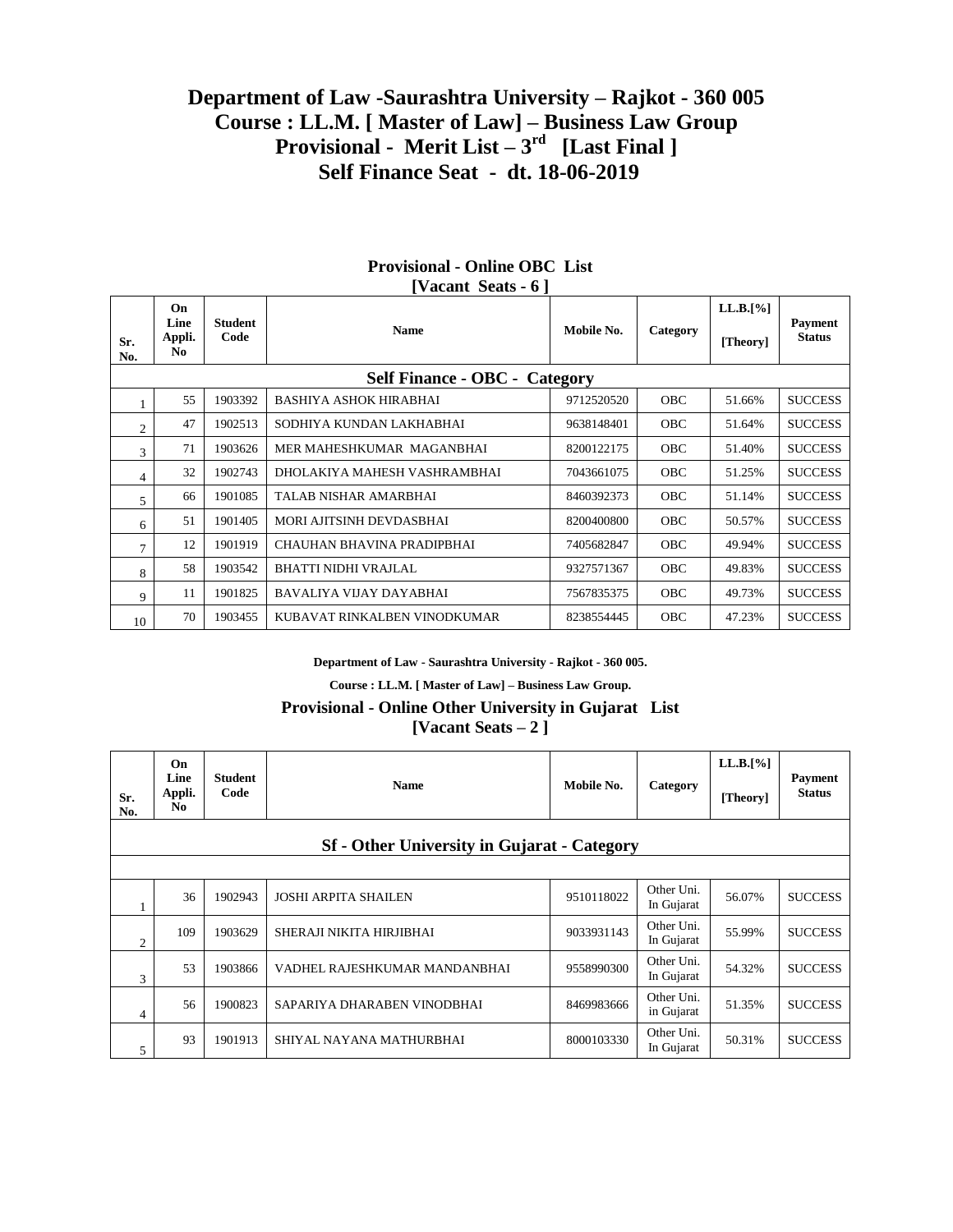#### **Department of Law - Saurashtra University - Rajkot - 360 005.**

**Course : LL.M. [ Master of Law] – Business Law Group.**

**Provisional - Online EWS List**

### **[Vacant Seats – 4]**

| Sr.<br>No.                                    | On<br>Line<br>Appli.<br>N <sub>0</sub> | <b>Student</b><br>Code | <b>Name</b>                       | Mobile No. | Category   | $LL.B.[\%]$<br>[Theory] | <b>Payment</b><br><b>Status</b> |  |
|-----------------------------------------------|----------------------------------------|------------------------|-----------------------------------|------------|------------|-------------------------|---------------------------------|--|
| <b>Super Numery Seat - Sf- EWS - Category</b> |                                        |                        |                                   |            |            |                         |                                 |  |
|                                               | 90                                     | 1902643                | KHAMBHALIYA VIPULBHAI HASMUKHBHAI | 9898466688 | <b>EWS</b> | 51.51%                  | <b>SUCCESS</b>                  |  |
|                                               | 22                                     | 1902245                | JOSHI MANSI HITESHBHAI            | 9737127358 | <b>EWS</b> | 51.45%                  | <b>SUCCESS</b>                  |  |
| 3                                             | 3                                      | 1800087                | RANPARA SAGAR VINAYKANT           | 9726051801 | <b>EWS</b> | 49.47%                  | <b>SUCCESS</b>                  |  |
| 4                                             | Late                                   | 1902231                | BHATT DHRUVABEN VISHVANATHBHAI    | 9737395976 | <b>EWS</b> | 52.08%                  | <b>SUCCESS</b>                  |  |

**Department of Law - Saurashtra University - Rajkot - 360 005.**

**Course : LL.M. [ Master of Law] – Business Law Group.**

**Provisional - Online General List**

**[Vacant Seats – 7 ]**

|                              | On<br>Line               | <b>Student</b> |                                    |            |          | LL.B.[%] | Payment        |  |
|------------------------------|--------------------------|----------------|------------------------------------|------------|----------|----------|----------------|--|
| Sr.<br>No.                   | Appli.<br>N <sub>0</sub> | Code           | <b>Name</b>                        | Mobile No. | Category | [Theory] | <b>Status</b>  |  |
| <b>Sf</b> - General Category |                          |                |                                    |            |          |          |                |  |
| $\mathbf{1}$                 | 54                       | 1901911        | KORAT NIRALI SHANTILAL             | 9824802595 | General  | 53.75%   | <b>SUCCESS</b> |  |
| $\mathfrak{2}$               | 75                       | 1902754        | TRIVEDI MOHIT DEEPAK               | 9427654015 | General  | 53.28%   | <b>SUCCESS</b> |  |
| 3                            | 41                       | 1903462        | SAGPARIYA KINJAL VINUBHAI          | 8128040898 | General  | 53.28%   | <b>SUCCESS</b> |  |
| $\overline{4}$               | 73                       | 1901924        | KAKANIYA NILAM ARVINDBHAI          | 8980286859 | General  | 52.76%   | <b>SUCCESS</b> |  |
| 5                            | 3                        | Off-line       | Purohit Keval Jayantkumar          | 7820030024 | General  | 52.71%   | <b>SUCCESS</b> |  |
| 6                            | 42                       | 1903485        | BADIYANI KRUPA MANOJBHAI           | 8160998699 | General  | 52.70%   | <b>SUCCESS</b> |  |
| $\overline{7}$               | 29                       | 1902662        | SAMNANI RESHMA PRAKASH             | 9624710767 | General  | 52.50%   | <b>SUCCESS</b> |  |
| 8                            | 30                       | 1902673        | <b>GOHIL MINAL JAGDISHSINH</b>     | 848888838  | General  | 52.18%   | <b>SUCCESS</b> |  |
| 9                            | 45                       | 1903867        | RAMAVAT PAYAL KISHORBHAI           | 9724288108 | General  | 51.51%   | <b>SUCCESS</b> |  |
| 10                           | 24                       | 1902308        | SHRI SURESHLAL JAGANNATHAGI        | 9712603939 | General  | 51.04%   | <b>SUCCESS</b> |  |
| 11                           | 110                      | 1900776        | BORICHA BHUPENDRASINH JILUBHA      | 8866745645 | General  | 50.98%   | <b>SUCCESS</b> |  |
| 12                           | 115                      | 1901646        | KOTHARI AMI DILIPKUMAR             | 9016596122 | General  | 50.41%   | <b>SUCCESS</b> |  |
| 13                           | 9                        | 1901436        | CHANDARANA HELEEBEN KETANBHAI      | 7405676955 | General  | 50.26%   | <b>SUCCESS</b> |  |
| 14                           | 50                       | 1901053        | VISANI NIKITA SURYAKANTBHAI        | 9426624848 | General  | 49.47%   | <b>SUCCESS</b> |  |
| 15                           | 37                       | 1903177        | ZALA VIRENDRASINH BHAVANSINH       | 9737990009 | General  | 49.42%   | <b>SUCCESS</b> |  |
| 16                           | 84                       | 1901914        | KANANI RINKAL RAMESHBHAI           | 9913718482 | General  | 49.42%   | <b>SUCCESS</b> |  |
| 17                           | 108                      | 1903828        | MANIYAR NAYAN MANISHBHAI           | 8758009720 | General  | 49.27%   | <b>SUCCESS</b> |  |
| 18                           | 35                       | 1902928        | ZALA RAJPALSINH DASHRATHSINH       | 8511000120 | General  | 49.21%   | <b>SUCCESS</b> |  |
| 19                           | 72                       | 1903721        | CHANPURA MITESH HASMUKHBHAI        | 9033317404 | General  | 49.16%   | <b>SUCCESS</b> |  |
| 20                           | 62                       | 1901939        | JADEJA HARADEVSINH KESHUBHA        | 9909809387 | General  | 48.95%   | <b>SUCCESS</b> |  |
| 21                           | 46                       | 1901899        | <b>BUDDHADEV PARTH HARESHKUMAR</b> | 9106773506 | General  | 48.75%   | <b>SUCCESS</b> |  |
| 22                           | 57                       | 1903672        | RUPARELIYA PARTH KANAKBHAI         | 8866652051 | General  | 48.43%   | <b>SUCCESS</b> |  |
| 23                           | 88                       | 1900250        | ZALA DHARMENDRASINH RANJITSINH     | 9725108678 | General  | 48.17%   | <b>SUCCESS</b> |  |
| 24                           | 43                       | 1903816        | DODIYA TRUPESH PRAVINBHAI          | 9722222804 | General  | 47.96%   | <b>SUCCESS</b> |  |